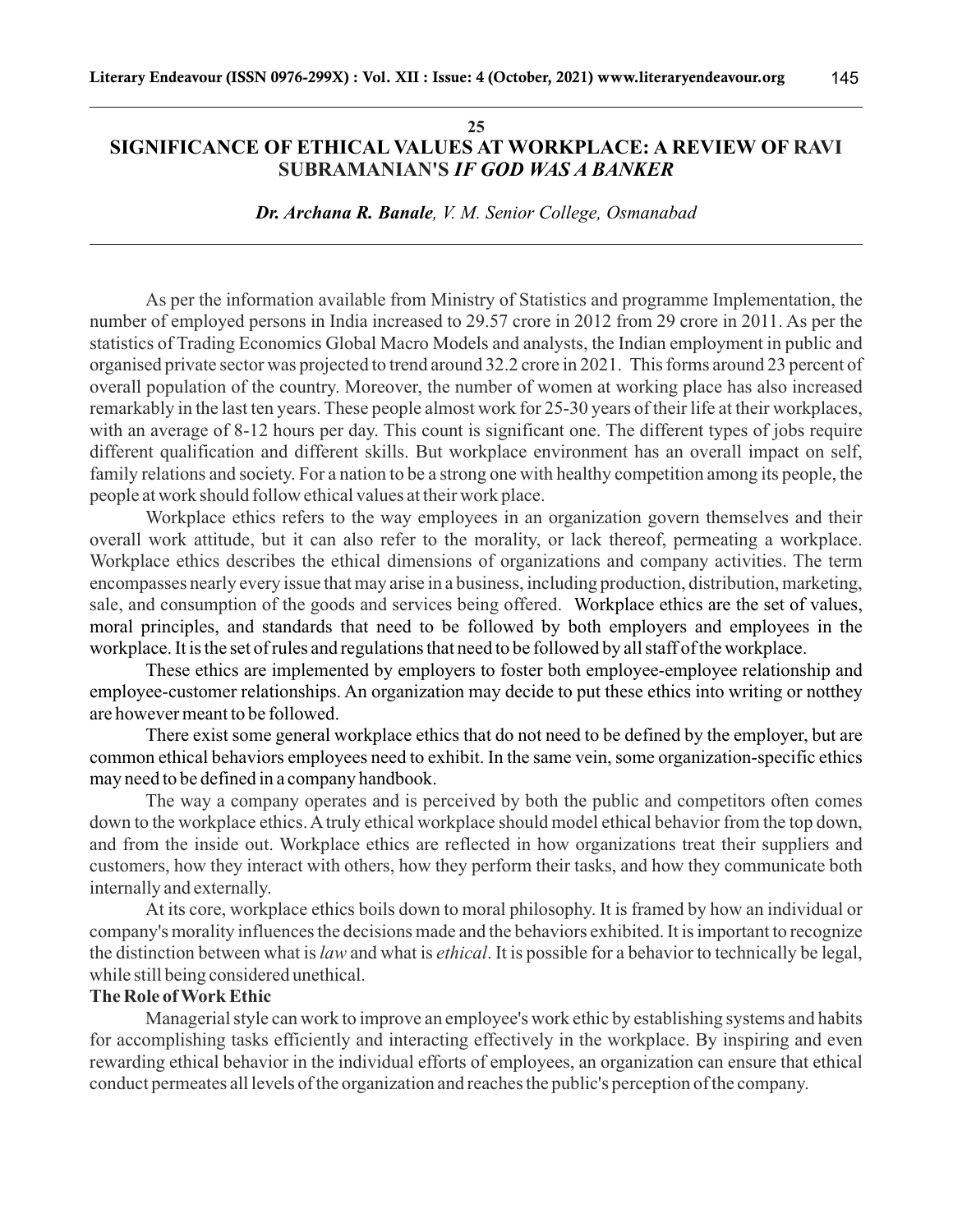The central work ethics are:

- 1. Punctuality
- 2. Accountability
- 3. Responsibility
- 4. Focus
- 5. Initiative
- 6. Productivity
- 7. Professionalism
- 8. Dedication
- 9. Desire to Improve
- 10. Honesty
- 11. Respect for colleagues
- 12. Empathy
- 13. "Organization First" Attitude

Companies that work on building and maintaining ethical workplace cultures are more likely to be financially successful, as well as having more motivated and productive employees.

## **Unethical Workplace Behaviors:**

The following kind of behavioral characteristics can be considered as unethical workplace values:

- 1. Telling Lies
- 2. Taking Credit for Others Hard Work
- 3. Verbal Harassment/Abuse
- 4. Violence
- 5. Non-Office Related Work
- 6. Extended Breaks
- 7. Theft/Embezzlement
- 8. Sexual Harassment
- 9. Corrupt Practices

## **Management/Employers Unethical Behaviors**

Workplace ethics is not for employees alone. Employers are also bound to workplace ethics and may also be tried for unethical behavior.

- 1. Sex for Job/Promotion
- 2. Late Night Out/Unpaid Overtime
- 3. Verbal Harassment
- 4. Undue Pressure
- 5. Nepotism
- 6. Unfriendly Work Environment
- 7. Unrealistic Expectations

These factual and statistical data can better be understood interestingly when represented in the fictional form. A young banker and writer by choice, Ravi Subramanian has dealt with this theme in his novel, *If God was a Banker,* published in 2007. Having worked with leading multinational banks, he has a good knowledge of banking environment and work culture therein. His depiction enables us to peep into the work culture of corporate sector, and ultimately that of all work places.

*If God was a Banker* revolves around Sundeep and Swami, two management graduates in the rat race for success. These two aspiring IIM graduates enter into the world of Banking without any previous experience. In fact, they both were selected from their respective institutions during the campus interview

# **Literary Endeavour (ISSN 0976-299X) : Vol. XII : Issue: 4 (October, 2021)**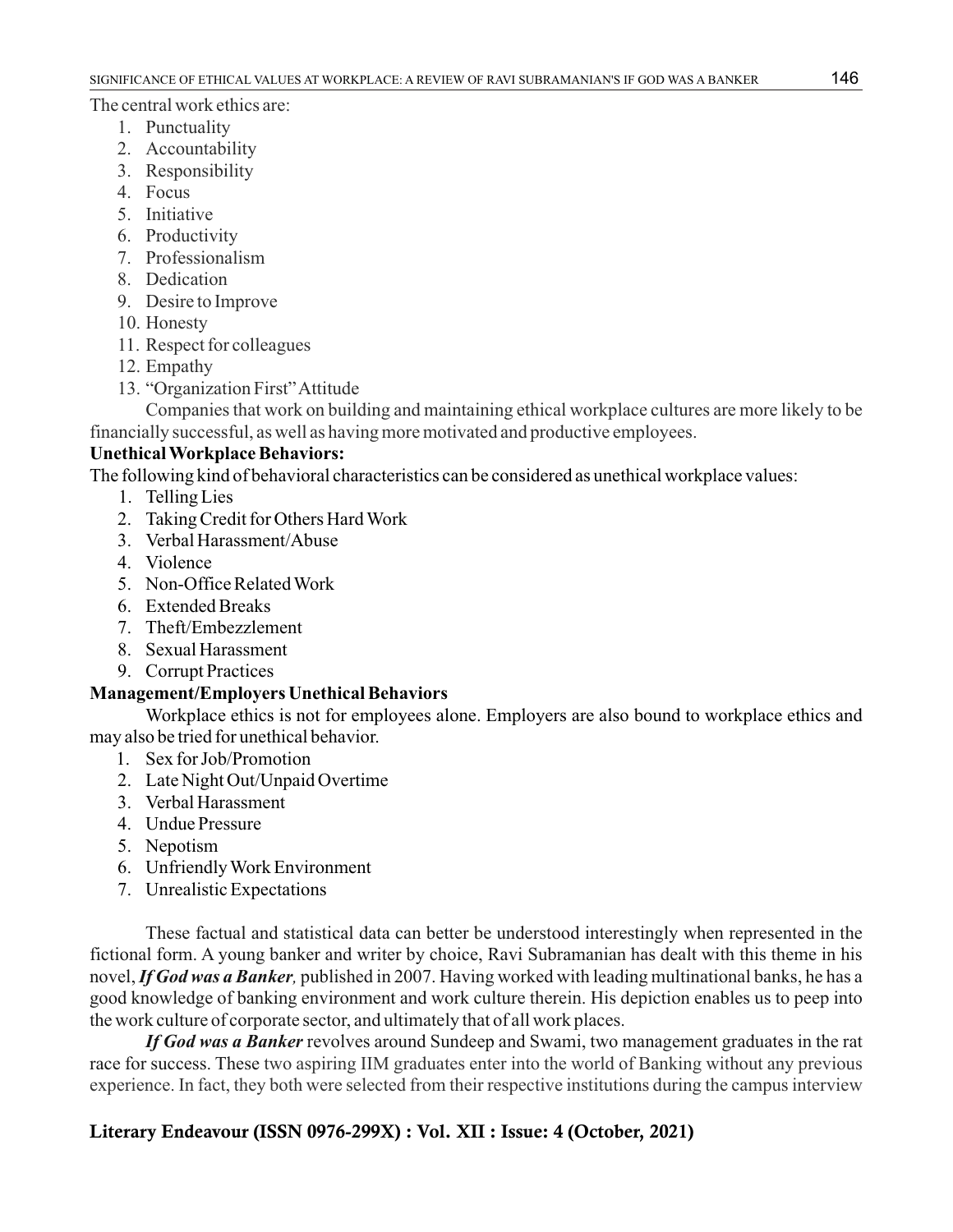itself. So, both of them are inexperienced and yet confident, visionary, talented and hardworking fellows. But similarities end here. They were quite contrary in terms of persona. Though they are friends, they all have their own characteristics and way of working. They all deal with the corporate world based on their principles and lead the way to success. The reader is taken into the livesboth personal and professional of these characters. How they deal with their success is told as the story unfolds.

While Sundeep believes in work to be done, without worrying about the methods used to do it; for Swami, the way of doing thing is also equally (or rather more) important then the result. While Swami is very ethical, a little introvert, genuine at heart guy; Sundeep is extrover, flamboyant guy for whom ethics doesn't matter. Sundeep is ambitious and selfish, which leads him to achieve his goals through unscrupulous means. While Sundeep is money-minded and believes in shortcuts to success, Swami is the total opposite of him. He swears by working with honesty and achieving goals with values and integrity towards his bank and customers. Swami sticks to his morals and ethics to ensure success in his career. Swami's ideal and ethics keeps him behind Sundeep in terms of performance at the New York International Bank where they both work. Sundeep's rapid rise up the corporate ladder and his popularity with colleagues disguises his real motives and cunning mind. The story also has a main character, Aditya, who is a friend and counsellor to both of them and he has his own philosophy which is based on his experience and is genuine. He always taught what he deemed right. Inspite of all the facts, the temptation of untold riches was too strong for Sundeep and he continued on his quest for more ill-gotten financial gain. All through the novel, the backdrop is the corporate bank environment, which is so polluted that the characters are portrayed as people who are ready to deviate from the righteous path at the drop of a hat.

The story leads the reader into office politics, greedy and lecherous bosses, employees going too far end to achieve money and success and vendors/middlemen ready to make irresistible deals to get their job done. Ravi Subramanian wants to say that working with ethics is good and the one who believes in success through shortcuts loses out on everything, he made the characters unbelievable. The good guy was too good who never lost anything in work and personal life. Even when he was put down and challenged, he rose up and reached the top. On the other hand, Sundeep being a sharp mind lost everything due to his unethical approach to work and life.

The novel ends with a message to be honest, genuine and ethical in whatever you do. The wrong ways may give you intermediate success and pleasure, but ultimately leads you to the wrong destination. And, it can even ruin your life along with that of your family.

The first instance of short cut to success by the deceitful means is presented when Sundeep shares an idea with his boss Aditya Rao. In fact, he has been called by the boss to warn against his casual behavior during training sessions. He takes this opportunity to impress his boss by providing a contrary but reasonable view to bank's proposed policy.

'Aditya, with due respect, I have a concern on the launch strategy outlined in that document.' Sundeep was taking a risk. He had decided to challenge Aditya on this.

'We need to launch, in the short run, products and services that are supported by the available technology and systems. And use that to build our brand in the retail space. This will give us some time to set up the required infrastructure.

But what Sundeep did not tell him, and did not intend to, was that his last trimester project at IIM-B was on 'Emerging Retail Banking in India.' He had done an extensive study on this subject, and, hence, knew almost everything that he needed to know. Surprisingly, in his project report Sundeep had argued that the launch strategy for any retail bank in India had to be driven by its credit cards product. Then why did he change his stance now, and say exactly the opposite to Aditya?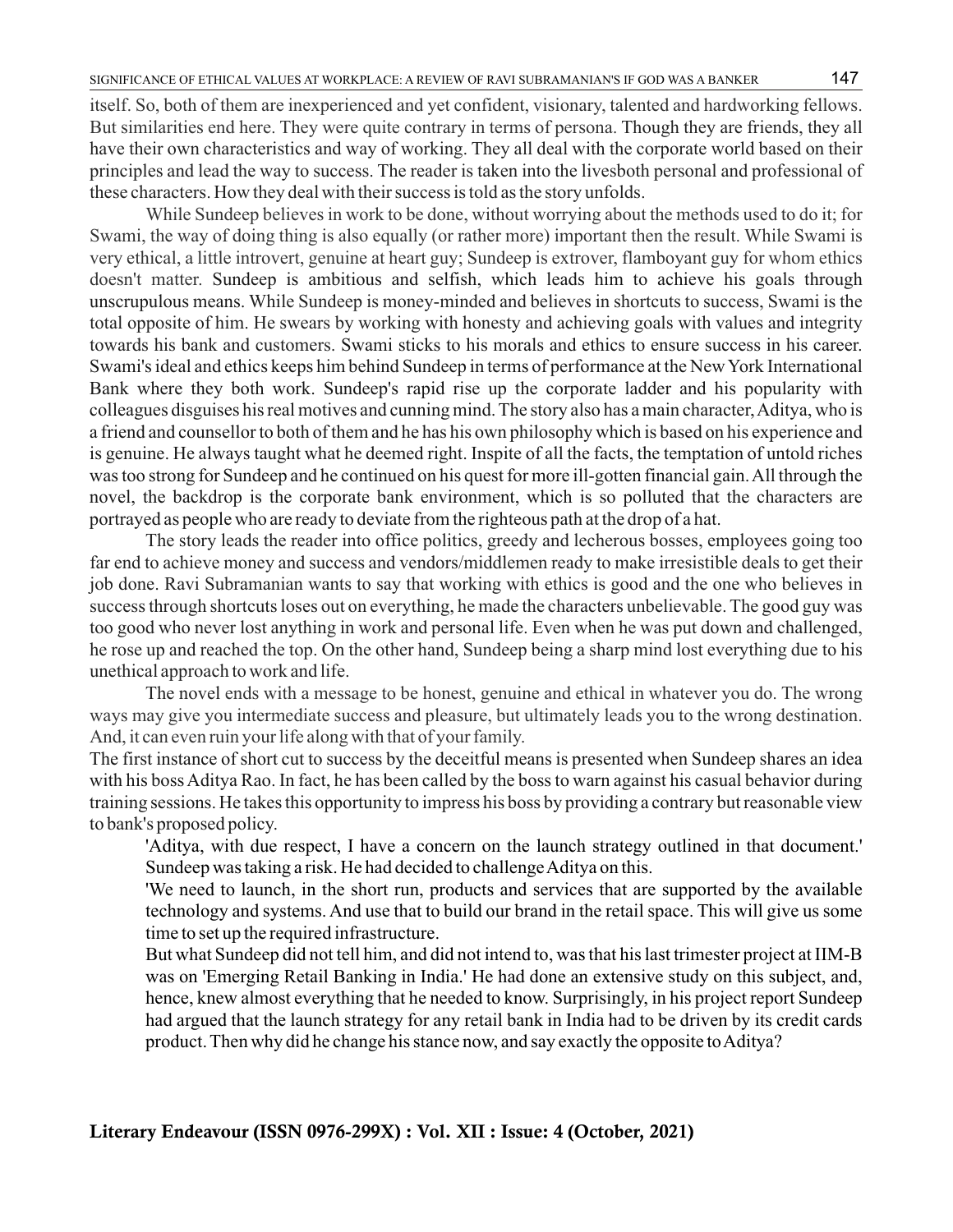Later on, we come to know that Swami has actually shared these views with Sundeep during a break, and Sundeep has realized the reasonability of this stand with respect to Indian market. So here we find an example of using unethical values of stealing a colleague idea for one's own gain *i.e.,* presenting other person's views or thoughts as one's own.

"Sundeep did not tell Swami anything about his discussion with Aditya. Everything he had told Aditya the previous evenings were actually ripped from his lunch time conversation with Swami. Sundeep had chosen not to mention Swami and had passed off everything as his own thoughts. He had no qualms about seizing the opportunity to impress Aditya. Swami would never get to know of the discussion Aditya had with Sundeep. Round one had gone to Sundeep, without Swami even realising it."

It is not the case that Sundeep was not intelligent and has no ideas of his own. But he was the one who could understand how to take the credit for someone's idea and lead the front.

"While they had thirty-six other colleagues who had joined with them, these two guyes were different. Their intellect was far superior, and theior understanding of business complexities supreme."

Sundeep was also a guy who flirts with girls and if it is found that a girl is rather paying to somebody else instead of him, he doesn't hesitate to interfere by any means. One such incident happens when, Kalpana, his classmate at IIM and colleague at New York International Bank along with Swami, is directed by Aditya Rao to accompany Swami for a business trip to New Delhi, Sundeep presents himself to accompany Swami, so that the latter may not get a chance to be intimate with Kalpana.

"'No, Swami. I won't be able to come with you. Why don't you go with Kalpana?'

'In case Aditya is unable to come with you, would you want me to come with you, Swami? I have worked with car manufacturers in financing tie-ups.' Sundeep was not really offering help; he wanted to somehow stop Kalpana from going alone with Swami. He had noticed her interest in Swami, but had ignored it, assuming that their closeness was purely professional."

This is one of the corrupt practices a person may follow at workplace.

Sundeep was a fellow who was easily vulnerable to the unethical practices for the sake of success in career, for power and money. Although he was having a good career at New York International Bank, he desired to get more and that too in a short time and even at the stake of his family.

When Aditya Rao, his boss at New York International Bank, left the bank to start his own business, Suneel Dutt came to take charge of the bank in India. He became a new boss of Sundeep. Aditya Rao was a man of principles whereas Suneel Dutt was a fellow with low morality. Aditya represents a boss with proper ethical values at a workplace, whereas Suneel a completely opposite of him.

"Sunil was not a clean guy and his reputation preceded him. Bit of a wheeler-dealer, he would do anything to get his work done. For him, self was above everything. He was the kind of guy who would sell his wife to get a deal through. More akin to Sundeep than to Swami, he had the reputation of a Casanova."

In their first meeting, Swami had a perception of his wild nature. He managed somehow through Aditya to get his job in other section of the bank. And Swami's perception of Suneel was true. In the welcome party, Suneel had behaved inappropriately with his personal secretary, Natasha, who also happened to be Sundeep's wife. Sunnel represents the employer who has **Unrealistic Expectations or even sexual attachment from their employees.** 

"When Suneel saw that Natasha didn't react, he started getting bolder. He moved in for the kill. He was so close to her now that Natasha could feel his breath. Suneel was a professional wooer. He was making it seem like a dance step, but it was not. No one around could realise what he was up to. Only Natasha knew. His hand was all over her back. When he pulled her close to him one more

## **Literary Endeavour (ISSN 0976-299X) : Vol. XII : Issue: 4 (October, 2021)**